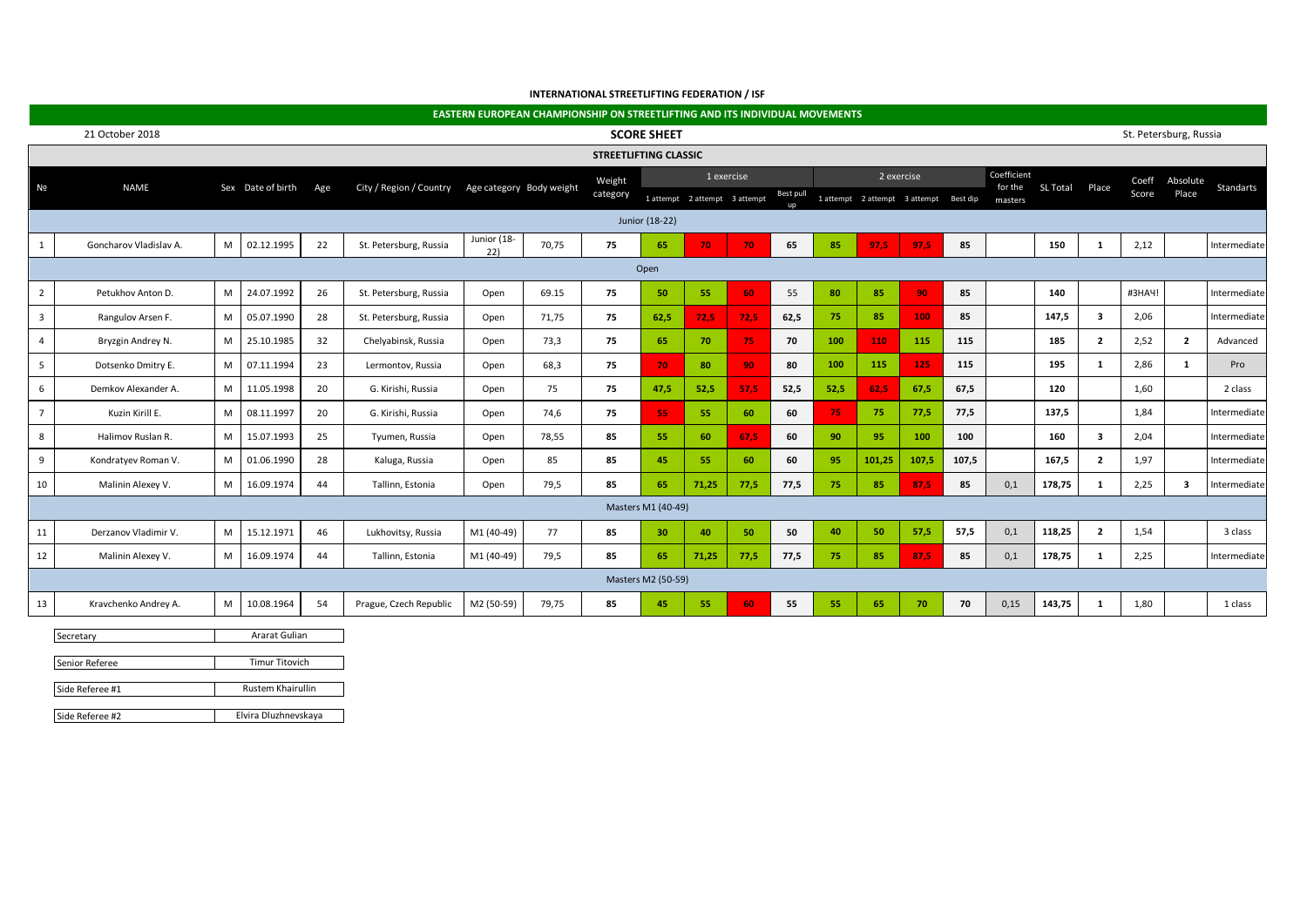|                 |                      |                          |                       |    | ЧЕМПИОНАТ ВОСТОЧНОЙ ЕВРОПЫ ПО СТРИТЛИФТИНГУ И ЕГО ОТДЕЛЬНЫМ ДВИЖЕНИЯМ |                                                |       |                                   |      |                               |                 |        |          |                                   |        |                |                |                                    |
|-----------------|----------------------|--------------------------|-----------------------|----|-----------------------------------------------------------------------|------------------------------------------------|-------|-----------------------------------|------|-------------------------------|-----------------|--------|----------|-----------------------------------|--------|----------------|----------------|------------------------------------|
|                 | 21 October 2018      |                          |                       |    |                                                                       |                                                |       | <b>SCORE SHEET</b>                |      |                               |                 |        |          |                                   |        |                |                | St. Petersburg, Russia             |
|                 |                      |                          |                       |    |                                                                       |                                                |       | <b>WEIGHTED PULL UP - CLASSIC</b> |      |                               |                 |        |          |                                   |        |                |                |                                    |
| N2              | <b>NAME</b>          | Sex Date of birth<br>Age |                       |    | City / Region / Country                                               | Weight<br>Age category Body weight<br>category |       |                                   |      | 1 attempt 2 attempt 3 attempt |                 | Record | Result   | Coefficient<br>for the<br>masters | Total  | Place          | Coeff<br>Score | Absolute<br>Class / Ranks<br>Place |
|                 |                      |                          |                       |    |                                                                       | Women                                          |       |                                   |      |                               |                 |        |          |                                   |        |                |                |                                    |
| $\mathbf{1}$    | Kozlova Natalia V.   | Ж                        | 24.04.1992            | 26 | Pskov, Russia                                                         | Open                                           | 59,6  | 65                                | 30   | 30                            | 30              |        | $\Omega$ |                                   | 0      |                | 1,00           | $\overline{\phantom{a}}$           |
| $\overline{2}$  | Vyatkina Elena V.    | Ж                        | 10.10.1962            | 56 | Perm, Russia                                                          | M2 (50-59)                                     | 48,4  | 55                                | 15   | 17,5                          | 20 <sub>1</sub> |        | 17,5     | 0,15                              | 20,125 | $\mathbf{1}$   | 1,42           | 1 class                            |
|                 | Junior (18-22)       |                          |                       |    |                                                                       |                                                |       |                                   |      |                               |                 |        |          |                                   |        |                |                |                                    |
| 3               | Novikov Maxim A.     | M                        | 24.12.1999            | 18 | St. Petersburg, Russia                                                | Junior (18-<br>22)                             | 64,1  | 65                                | 37,5 | 41,25                         | 41,25           |        | 37,5     |                                   | 37,5   | $\mathbf{3}$   | 1,59           | 3 class                            |
| $\overline{4}$  | Teterin Artyom E.    | M                        | 30.04.1999            | 19 | St. Petersburg, Russia                                                | Junior (18-<br>22)                             | 58,95 | 65                                | 55   | 55                            | 65              |        | 55       |                                   | 55     | $\overline{2}$ | 1,93           | Intermediate                       |
| 5               | Vyatkin Denis S.     | M                        | 16.09.1996            | 22 | Perm, Russia                                                          | Junior (18-<br>22)                             | 59,65 | 65                                | 60   | 65                            | 67,5            |        | 65       |                                   | 65     | $\mathbf{1}$   | 2,09           | Advanced                           |
| Open - до 75 кг |                      |                          |                       |    |                                                                       |                                                |       |                                   |      |                               |                 |        |          |                                   |        |                |                |                                    |
| 6               | Karanlnov Ivan V.    | M                        | 10.12.1986            | 31 | Pskov, Russia                                                         | Open                                           | 69,5  | 75                                | 75   | 82,5                          | 82,5            |        | 75       |                                   | 75     | $\mathbf{1}$   | 2,08           | Advanced                           |
| $\overline{7}$  | Andronov Sergey V.   | M                        | 24.01.1991            | 27 | Tallinn, Estonia                                                      | Open                                           | 75    | 75                                | 55   | 62,5                          | 62,5            |        | 55       |                                   | 55     | $\mathbf{3}$   | 1,73           | 2 class                            |
| 8               | Pitalev Alexey V.    | M                        | 08.07.1994            | 24 | St. Petersburg, Russia                                                | Open                                           | 74,95 | 75                                | 65   | 67,5                          | 67,5            |        | 65       |                                   | 65     | $\overline{2}$ | 1,87           | Intermediate                       |
| 9               | Skurikhin Grigory O. | M                        | 16.11.1991            | 26 | r. Moscow, Russia                                                     | Open                                           | 79,7  | 85                                | 90   | 95                            | 100             | 102,5  | 100      |                                   | 100    | $\mathbf{1}$   | 2,25           | Pro                                |
| 10              | Mkrtchyan Tigran O.  | M                        | 20.08.1991            | 27 | r. Moscow, Russia                                                     | Open                                           | 81,7  | 85                                | 50   | 50                            | 50              |        | 50       |                                   | 50     | $\mathbf{3}$   | 1,61           | 1 junior class                     |
| 11              | Malinin Alexey V.    | M                        | 16.09.1974            | 44 | Tallinn, Estonia                                                      | Open                                           | 79,5  | 85                                | 65   | 71,25                         | 77,5            |        | 77,5     |                                   | 77,5   | $\overline{2}$ | 1,00           | Pro                                |
|                 |                      |                          |                       |    |                                                                       |                                                |       | Masters M1 (40-49)                |      |                               |                 |        |          |                                   |        |                |                |                                    |
| 12              | Konoshko Edward N.   | M                        | 07.10.1974            | 44 | Pskov, Russia                                                         | M1 (40-49)                                     | 71,85 | 75                                | 50   | 55                            | 60              |        | 55       | 0,1                               | 60,5   | $\mathbf{1}$   | 1,84           | 1 class                            |
| 13              | Derzanov Vladimir V. | M                        | 15.12.1971            | 46 | Lukhovitsy, Russia                                                    | M1 (40-49)                                     | 77    | 85                                | 40   | 50                            | 55              |        | 50       | 0,1                               | 55     | $\overline{2}$ | 1,71           | 2 class                            |
|                 |                      |                          |                       |    |                                                                       |                                                |       | Masters M2 (50-59)                |      |                               |                 |        |          |                                   |        |                |                |                                    |
| 14              | Kravchenko Andrey A. | M                        | 10.08.1964            | 54 | Prague, Czech Republic                                                | M2 (50-59)                                     | 79,75 | 85                                | 45   | 55                            | 60              |        | 55       | 0,15                              | 63,25  | $\mathbf{1}$   | 1,79           | 1 class                            |
|                 | Secretary            |                          | Ararat Gulian         |    |                                                                       |                                                |       |                                   |      |                               |                 |        |          |                                   |        |                |                |                                    |
|                 | Senior Referee       |                          | <b>Timur Titovich</b> |    |                                                                       |                                                |       |                                   |      |                               |                 |        |          |                                   |        |                |                |                                    |
|                 | Side Referee #1      |                          | Rustem Khairullin     |    |                                                                       |                                                |       |                                   |      |                               |                 |        |          |                                   |        |                |                |                                    |

Side Referee #2

Elvira Dluzhnevskaya

## **INTERNATIONAL STREETLIFTING FEDERATION / ISF**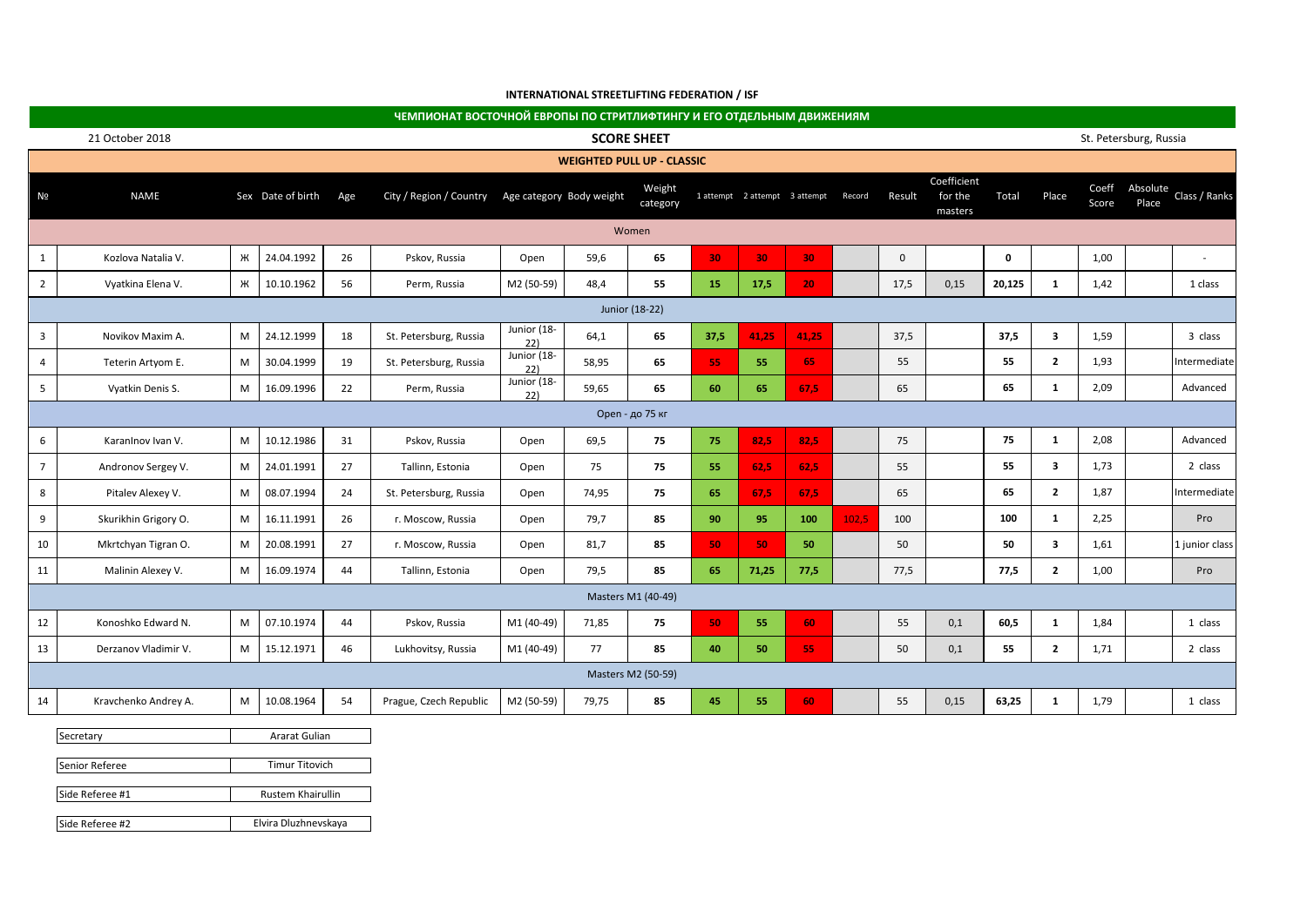|                                       |                             |                          |                       |    | <b>EASTERN EUROPEAN CHAMPIONSHIP ON STREETLIFTING AND ITS INDIVIDUAL MOVEMENTS</b> |                          |                               |                    |     |                               |       |        |             |                                   |       |                         |                |                   |                          |
|---------------------------------------|-----------------------------|--------------------------|-----------------------|----|------------------------------------------------------------------------------------|--------------------------|-------------------------------|--------------------|-----|-------------------------------|-------|--------|-------------|-----------------------------------|-------|-------------------------|----------------|-------------------|--------------------------|
| 21 October 2018<br><b>SCORE SHEET</b> |                             |                          |                       |    |                                                                                    |                          |                               |                    |     |                               |       |        |             |                                   |       | St. Petersburg, Russia  |                |                   |                          |
|                                       |                             |                          |                       |    |                                                                                    |                          | <b>WEIGHTED DIP - CLASSIC</b> |                    |     |                               |       |        |             |                                   |       |                         |                |                   |                          |
| N2                                    | <b>NAME</b>                 | Sex Date of birth<br>Age |                       |    | City / Region / Country                                                            | Age category Body weight |                               | Weight<br>category |     | 1 attempt 2 attempt 3 attempt |       | Record | Result      | Coefficient<br>for the<br>masters | Total | Place                   | Coeff<br>Score | Absolute<br>Place | <b>Standarts</b>         |
|                                       | Women                       |                          |                       |    |                                                                                    |                          |                               |                    |     |                               |       |        |             |                                   |       |                         |                |                   |                          |
| $\mathbf{1}$                          | Kozlova Natalia V.          | Ж                        | 24.04.1992            | 26 | Pskov, Russia                                                                      | Open                     | 59,6                          | 65                 | 30  | 30                            | 35    |        | 30          |                                   | 30,0  | 1                       | 1,50           |                   | 1 class                  |
| Junior (18-22)                        |                             |                          |                       |    |                                                                                    |                          |                               |                    |     |                               |       |        |             |                                   |       |                         |                |                   |                          |
| $\overline{2}$                        | Polyakov Mikhail V.         | M                        | 07.04.1996            | 22 | St. Petersburg, Russia                                                             | Junior (18-<br>22)       | 70,7                          | 75                 | 70  | 75                            | 80    |        | 75          |                                   | 75,0  | 1                       | 2,06           |                   | 1 class                  |
|                                       | Open                        |                          |                       |    |                                                                                    |                          |                               |                    |     |                               |       |        |             |                                   |       |                         |                |                   |                          |
| $\overline{\mathbf{3}}$               | Pristrom Sergey A.          | M                        | 27.12.1989            | 28 | Minsk, Republic of Belarus                                                         | Open                     | 60                            | 65                 | 70  | 70                            |       |        | 70          |                                   | 70,0  | $\overline{\mathbf{3}}$ | 2,17           |                   | Intermediate             |
| $\overline{4}$                        | Bryzgin Andrey N.           | M                        | 25.10.1985            | 32 | Chelyabinsk, Russia                                                                | Open                     | 73,3                          | 75                 | 110 | 120                           | 122,5 | 125    | 122,5       |                                   | 122,5 | $\mathbf{1}$            | 2,67           |                   | Pro                      |
| 5                                     | Osmangadzhiev Magomedali T. | M                        | 15.06.1989            | 29 | Moscow, Russia                                                                     | Open                     | 103,8                         | 105                | 100 | 110                           | 120   |        | 120         |                                   | 120,0 | $\overline{2}$          | 2,16           |                   | Advanced                 |
| Masters M1 (40-49)                    |                             |                          |                       |    |                                                                                    |                          |                               |                    |     |                               |       |        |             |                                   |       |                         |                |                   |                          |
| 6                                     | Konoshko Edward N.          | M                        | 07.10.1974            | 44 | Pskov, Russia                                                                      | M1 (40-49)               | 71,85                         | 75                 | 80  | 80                            | 80    |        | $\mathbf 0$ | 0,1                               | 0,0   |                         | 1,00           |                   | $\overline{\phantom{a}}$ |
| 7 <sup>7</sup>                        | Andreev Alexander G.        | M                        | 22.01.1972            | 46 | St. Petersburg, Russia                                                             | M1 (40-49)               | 82,1                          | 85                 | 40  | 50                            | 60    |        | 50          | 0,1                               | 55,0  | $\overline{\mathbf{3}}$ | 1,67           |                   | 1 юн. р.                 |
| 8                                     | Derzanov Vladimir V.        | M                        | 15.12.1971            | 46 | Lukhovitsy, Russia                                                                 | M1 (40-49)               | 77                            | 85                 | 50  | 57,5                          | 60    |        | 60          | 0,1                               | 66,0  | $\overline{2}$          | 1,86           |                   | 3 class                  |
| 9                                     | Malinin Alexey V.           | M                        | 16.09.1974            | 44 | Tallinn, Estonia                                                                   | M1 (40-49)               | 79.5                          | 85                 | 75  | 85                            | 87,50 |        | 85          | 0,1                               | 93,5  | 1                       | 2,18           |                   | Intermediate             |
|                                       |                             |                          |                       |    |                                                                                    |                          |                               | Masters M2 (50-59) |     |                               |       |        |             |                                   |       |                         |                |                   |                          |
| 10                                    | Kravchenko Andrey A.        | M                        | 10.08.1964            | 54 | Prague, Czech Republic                                                             | M2 (50-59)               | 79,75                         | 85                 | 55  | 65                            | 70,00 |        | 70          | 0,15                              | 80,5  | 1                       | 2,01           |                   | 1 class                  |
| Ararat Gulian<br>Secretary            |                             |                          |                       |    |                                                                                    |                          |                               |                    |     |                               |       |        |             |                                   |       |                         |                |                   |                          |
|                                       |                             |                          |                       |    |                                                                                    |                          |                               |                    |     |                               |       |        |             |                                   |       |                         |                |                   |                          |
|                                       | Senior Referee              |                          | <b>Timur Titovich</b> |    |                                                                                    |                          |                               |                    |     |                               |       |        |             |                                   |       |                         |                |                   |                          |
| Side Referee #1<br>Rustem Khairullin  |                             |                          |                       |    |                                                                                    |                          |                               |                    |     |                               |       |        |             |                                   |       |                         |                |                   |                          |

## **INTERNATIONAL STREETLIFTING FEDERATION / ISF**

Side Referee #2 **Elvira Dluzhnevskaya**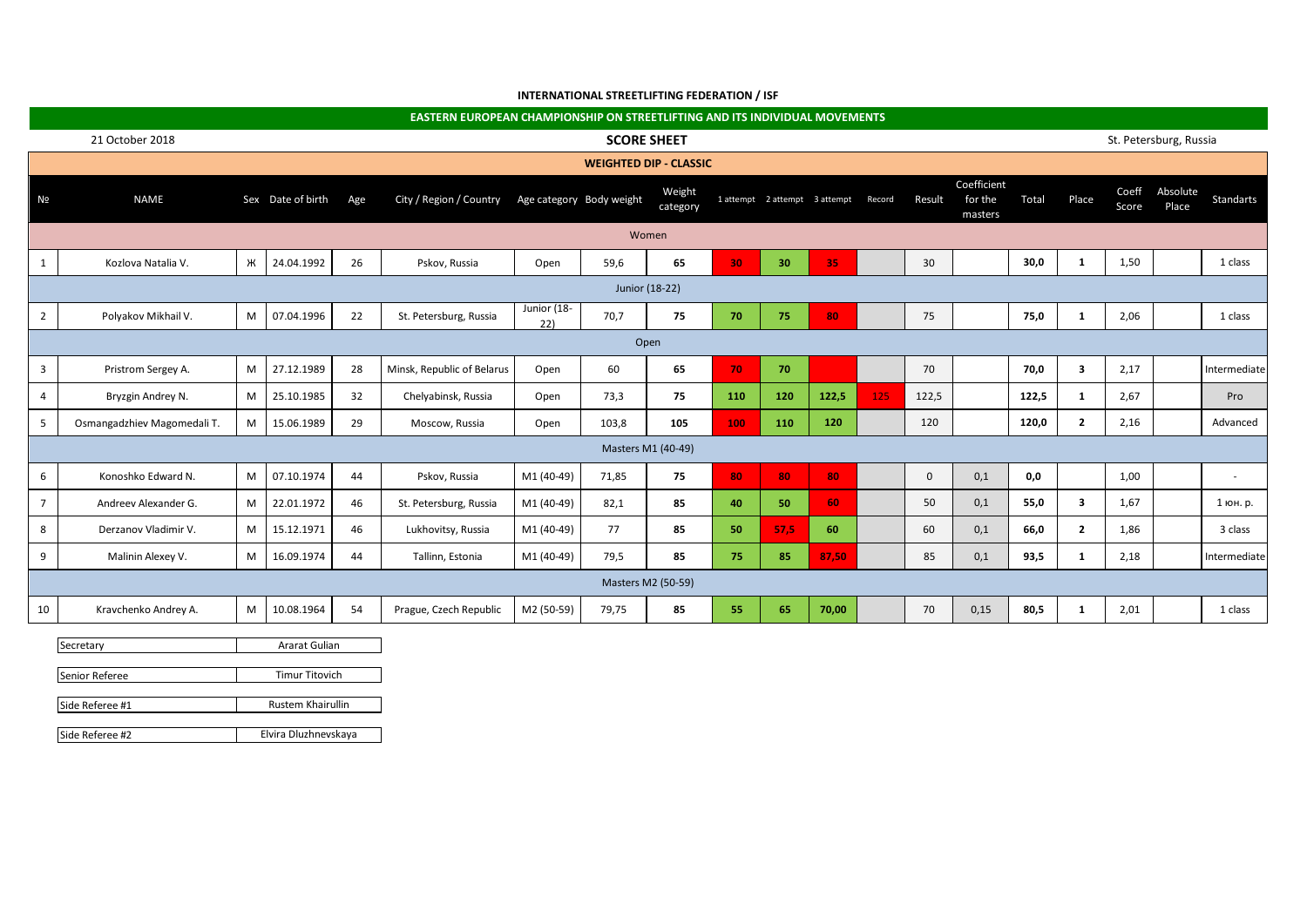|                         |                                                                                                                      |     |                    |                     |                         | INTERNATIONAL STREETLIFTING FEDERATION / ISF |                    |                    |              |                                    |                    |                |                         |                           |              |  |  |  |  |
|-------------------------|----------------------------------------------------------------------------------------------------------------------|-----|--------------------|---------------------|-------------------------|----------------------------------------------|--------------------|--------------------|--------------|------------------------------------|--------------------|----------------|-------------------------|---------------------------|--------------|--|--|--|--|
|                         | EASTERN EUROPEAN CHAMPIONSHIP ON STREETLIFTING AND ITS INDIVIDUAL MOVEMENTS<br>21 October 2018<br><b>SCORE SHEET</b> |     |                    |                     |                         |                                              |                    |                    |              |                                    |                    |                |                         |                           |              |  |  |  |  |
|                         |                                                                                                                      |     |                    |                     |                         | <b>WEIGHTED PULL UPS - MULTILIFT</b>         |                    |                    |              |                                    |                    |                |                         | St. Petersburg, Russia    |              |  |  |  |  |
|                         |                                                                                                                      |     |                    | City /              |                         |                                              |                    |                    |              |                                    | Coefficient        |                |                         |                           |              |  |  |  |  |
| N <sub>2</sub>          | NAME                                                                                                                 | Sex | Дата<br>проведения | Region /<br>Country | Age category            | Age category                                 | <b>Body weight</b> | Weight<br>category | weight       | Kettlebell Repetitions<br>(Result) | for the<br>masters | Coeff<br>Score | Place                   | Absolute<br>Place         | Standarts    |  |  |  |  |
|                         |                                                                                                                      |     |                    |                     |                         | Women                                        |                    |                    |              |                                    |                    |                |                         |                           |              |  |  |  |  |
| $\mathbf{1}$            | Maleeva Natalia A.                                                                                                   | ж   | 25.10.1995         | 22                  | Moscow, Russia          | Young (14-17)                                | 48,65              | 55                 | 8            | 12                                 |                    | 1,97           | $\mathbf{1}$            |                           | Intermediate |  |  |  |  |
| $\overline{z}$          | Semenova Nadezhda V.                                                                                                 | M   | 16.06.1983         | 35                  | Moscow, Russia          | Open                                         | 44.5               | 45                 | $\mathbf{R}$ | 5                                  |                    | 0,90           | $1\,$                   |                           | 3 class      |  |  |  |  |
| $\overline{\mathbf{3}}$ | Vyatkina Elena V.                                                                                                    | М   | 10.10.1962         | 56                  | Perm, Russia            | M2 (50-59)                                   | 48.4               | 55                 | 8            | 8                                  | 0.15               | 1.52           | $\,$ 1 $\,$             |                           | 2 class      |  |  |  |  |
|                         |                                                                                                                      |     |                    |                     |                         | Kettlebell 8 kg                              |                    |                    |              |                                    |                    |                |                         |                           |              |  |  |  |  |
| $\overline{4}$          | Kibalnichenko Nikolay S.                                                                                             | M   | 13.03.2002         | 16                  | Bryansk, Russia         | Young (14-17)                                | 55                 | до 65              | 8            | 14                                 |                    | 2,04           | $\overline{1}$          |                           | 1 class      |  |  |  |  |
| 5                       | Markin Alexey M.                                                                                                     | М   | 14.06.2001         | 17                  | Bryansk, Russia         | Young (14-17)                                | 63,75              | до 65              | 8            | 15                                 |                    | 1.88           | $\overline{2}$          |                           | 1 class      |  |  |  |  |
| Kettlebell 16 kg        |                                                                                                                      |     |                    |                     |                         |                                              |                    |                    |              |                                    |                    |                |                         |                           |              |  |  |  |  |
| 6                       | Ashirov Ruslan M.                                                                                                    | М   | 13.02.2001         | 17                  | St. Petersburg, Russia  | Young (14-17)                                | 63,8               | до 66              | 16           | 9                                  |                    | 2,26           | $\overline{2}$          |                           | 2 class      |  |  |  |  |
| $\overline{7}$          | Skvortsov Alexey S.                                                                                                  | M   | 16.07.2001         | 17                  | Moscow, Russia          | Young (14-17)                                | 70,5               | до 65              | 16           | 12                                 |                    | 2,72           | $\mathbf{1}$            |                           | 2 class      |  |  |  |  |
| 8                       | Novikov Maxim A.                                                                                                     | M   | 24.12.1999         | 18                  | St. Petersburg, Russia  | Junior (18-22)                               | 64,1               | до 67              | 16           | 11                                 |                    | 2,75           | $\mathbf 1$             |                           | 2 class      |  |  |  |  |
| $\mathbf{q}$            | Petruk Alexander V.                                                                                                  | M   | 18.09.1978         | 40                  | Vladivostok, Russia     | M1 (40-49)                                   | 69.75              | 75                 | 16           | 17                                 | 0.1                | 4.29           | $\overline{1}$          |                           | Intermediate |  |  |  |  |
| 10                      | Derzanov Vladimir V.                                                                                                 | M   | 15.12.1971         | 46                  | Lukhovitsy, Russia      | M1 (40-49)                                   | 77                 | 85                 | 16           | 10                                 | 0.1                | 2,29           | $\mathbf 2$             |                           | 2 class      |  |  |  |  |
| 11                      | Ignatiev Vladimir A.                                                                                                 | М   | 03.06.1974         | 44                  | Strugi-Krasnye, Russia  | M1 (40-49)                                   | 80,85              | 85                 | 16           | 8                                  | 0.1                | 1,74           | 3                       |                           | 3 class      |  |  |  |  |
| 12                      | Kravchenko Andrey A                                                                                                  | M   | 10.08.1964         | 54                  | Prague, Czech Republic  | M2 (50-59)                                   | 79.75              | 85                 | 16           | 10                                 | 0.15               | 2,31           | $\mathbf{1}$            |                           | 2 class      |  |  |  |  |
|                         | Kettlebell 24 kg                                                                                                     |     |                    |                     |                         |                                              |                    |                    |              |                                    |                    |                |                         |                           |              |  |  |  |  |
| 13                      | Bugaev Lev R.                                                                                                        | M   | 16.08.2001         | 17                  | St. Petersburg, Russia  | Young (14-17)                                | 66.2               | до 75              | 24           | 5                                  |                    | 1.81           | $\overline{2}$          |                           | 3 class      |  |  |  |  |
| 14                      | Emelyanov Roman V.                                                                                                   | M   | 06.05.2002         | 16                  | Khimki, Russia          | Young (14-17)                                | 66,1               | до 75              | 24           | $\boldsymbol{4}$                   |                    | 1,45           | 3                       |                           |              |  |  |  |  |
| 15                      | Cherkashin Dmitry A.                                                                                                 | M   | 30.03.2001         | 17                  | St. Petersburg, Russia  | Young (14-17)                                | 66.7               | до 75              | 24           | 6                                  |                    | 2.16           | $\overline{1}$          |                           | 3 class      |  |  |  |  |
| 16                      | Uryvsky Ivan A.                                                                                                      | M   | 07.10.1999         | 19                  | Moscow, Russia          | Junior (18-22)                               | 62.5               | 65                 | 24           | $\overline{6}$                     |                    | 2,30           | $\mathsf 3$             |                           | 3 class      |  |  |  |  |
| 17                      | Loginov Andrey S.                                                                                                    | М   | 06.09.2000         | 18                  | Orlovo-Kubansky, Russia | Junior (18-22)                               | 58,85              | 65                 | 24           | 10                                 |                    | 4.08           | $\mathbf{1}$            |                           | 1 class      |  |  |  |  |
| 18                      | Teterin Artvom E.                                                                                                    | M   | 30.04.1999         | 19                  | St. Petersburg, Russia  | Junior (18-22)                               | 58.95              | 65                 | 24           | 10                                 |                    | 4,07           | $\overline{\mathbf{2}}$ |                           | 1 class      |  |  |  |  |
| 19                      | Nevizhin Artyom S.                                                                                                   | М   | 18.06.2000         | 18                  | Moscow, Russia          | Junior (18-22)                               | 77,85              | 85                 | 24           | 13                                 |                    | 4,01           | $\,$ 1                  |                           | 1 class      |  |  |  |  |
| 20                      | Kudryavtsev Georgy A.                                                                                                | M   | 01.08.1990         | 28                  | St. Petersburg, Russia  | Open                                         | 56,8               | 65                 | 24           | $\overline{7}$                     |                    | 2.96           | $\overline{2}$          |                           | 2 class      |  |  |  |  |
| 21                      | Vyatkin Denis S.                                                                                                     | М   | 16.09.1996         | 22                  | Perm, Russia            | Open                                         | 59,65              | 65                 | 24           | 15                                 |                    | 6,04           | $\,$ 1                  | $\mathbf 1$               | Advanced     |  |  |  |  |
| 22                      | Krylov Artur V.                                                                                                      | M   | 22.04.1993         | 25                  | Narva, Estonia          | Open                                         | 68,1               | 75                 | 24           | 11                                 |                    | 3.88           |                         |                           | 1 class      |  |  |  |  |
| 23                      | Karaninov Ivan V.                                                                                                    | M   | 10.12.1986         | 31                  | Pskov, Russia           | Open                                         | 69,5               | 75                 | 24           | 17                                 |                    | 5,87           | $\,$ 1 $\,$             | $\mathbf 2$               | Advanced     |  |  |  |  |
| 24                      | Andronov Sergey V.                                                                                                   | М   | 24.01.1991         | 27                  | Tallinn, Estonia        | Open                                         | 75                 | 75                 | 24           | $11\,$                             |                    | 3.52           |                         |                           | 2 class      |  |  |  |  |
| 25                      | Pitalev Alexev V.                                                                                                    | M   | 08.07.1994         | 24                  | St. Petersburg, Russia  | Open                                         | 74.95              | 75                 | 24           | 14                                 |                    | 4,48           | 3                       |                           | Intermediate |  |  |  |  |
| 26                      | Petruk Alexander V.                                                                                                  | М   | 18.09.1978         | 40                  | Vladivostok, Russia     | Open                                         | 69,75              | 75                 | 24           | 12                                 | 0,1                | 4,54           | $\overline{2}$          | $\ensuremath{\mathsf{3}}$ | Intermediate |  |  |  |  |
| 27                      | Kravchenko Andrey A.                                                                                                 | M   | 10.08.1964         | 54                  | Prague, Czech Republic  | M2 (50-59)                                   | 79.75              | 85                 | 24           | 12                                 | 0.15               | 4.15           | $\mathbf{1}$            |                           | 1 class      |  |  |  |  |
|                         |                                                                                                                      |     |                    |                     |                         | Kettlebell 32 kg                             |                    |                    |              |                                    |                    |                |                         |                           |              |  |  |  |  |
| 28                      | Koscheev Vladislav D.                                                                                                | M   | 02.08.1999         | 19                  | Mikhailovka, Russia     | Junior (18-22)                               | 63,7               | 65                 | 32           | 6                                  |                    | 3,01           | $\mathbf{1}$            |                           | 2 class      |  |  |  |  |
| 29                      | Dotsenko Dmitry E.                                                                                                   | M   | 07.11.1994         | 23                  | Lermontov, Russia       | Open                                         | 68,3               | 75                 | 32           | 14                                 |                    | 6,56           |                         |                           | Advanced     |  |  |  |  |
| 30                      | Smirnov Sergey S.                                                                                                    | М   | 16.01.1993         | 25                  | Moscow, Russia          | Open                                         | 77,4               | 85                 | 32           | 12                                 |                    | 4.96           | $\overline{\mathbf{3}}$ |                           | Intermediate |  |  |  |  |
| 31                      | Skurikhin Grigory O.                                                                                                 | M   | 16.11.1991         | 26                  | Moscow, Russia          | Open                                         | 79.7               | 85                 | 32           | 15                                 |                    | 6.02           | $\,$ 1 $\,$             |                           | Intermediate |  |  |  |  |
| 32                      | Kryuchkov Alexey V.                                                                                                  | М   | 27.02.1990         | 28                  | Moscow, Russia          | Open                                         | 85,35              | 85                 | 32           | 10                                 |                    | 3,75           |                         |                           | 2 class      |  |  |  |  |
| 33                      | Skugar Sergey K.                                                                                                     | M   | 06.08.1988         | 30                  | Bikin, Russia           | Open                                         | 75.9               | 85                 | 32           | 12                                 |                    | 5.06           | $\overline{2}$          |                           | Intermediate |  |  |  |  |
| 34                      | Zakharik Nikita M.                                                                                                   | М   | 27.08.1994         | 24                  | St. Petersburg, Russia  | Open                                         | 83,3               | 86                 | 32           | 12                                 |                    | 4,61           |                         |                           | 1 class      |  |  |  |  |
| 35                      | Kravchenko Andrey A                                                                                                  | M   | 10.08.1964         | 54                  | Prague, Czech Republic  | M2 (50-59)                                   | 79.75              | 85                 | 32           | 9                                  | 0,15               | 4.15           | $\mathbf{1}$            |                           | 1 class      |  |  |  |  |
|                         |                                                                                                                      |     |                    |                     |                         |                                              |                    |                    |              |                                    |                    |                |                         |                           |              |  |  |  |  |

| Secretary<br>Side Referee #2 | Ararat Gulian            |
|------------------------------|--------------------------|
| <b>Senior Referee</b>        | <b>Timur Titovich</b>    |
| Side Referee #1              | <b>Rustem Khairullin</b> |
|                              | Elvira Dluzhnevskava     |